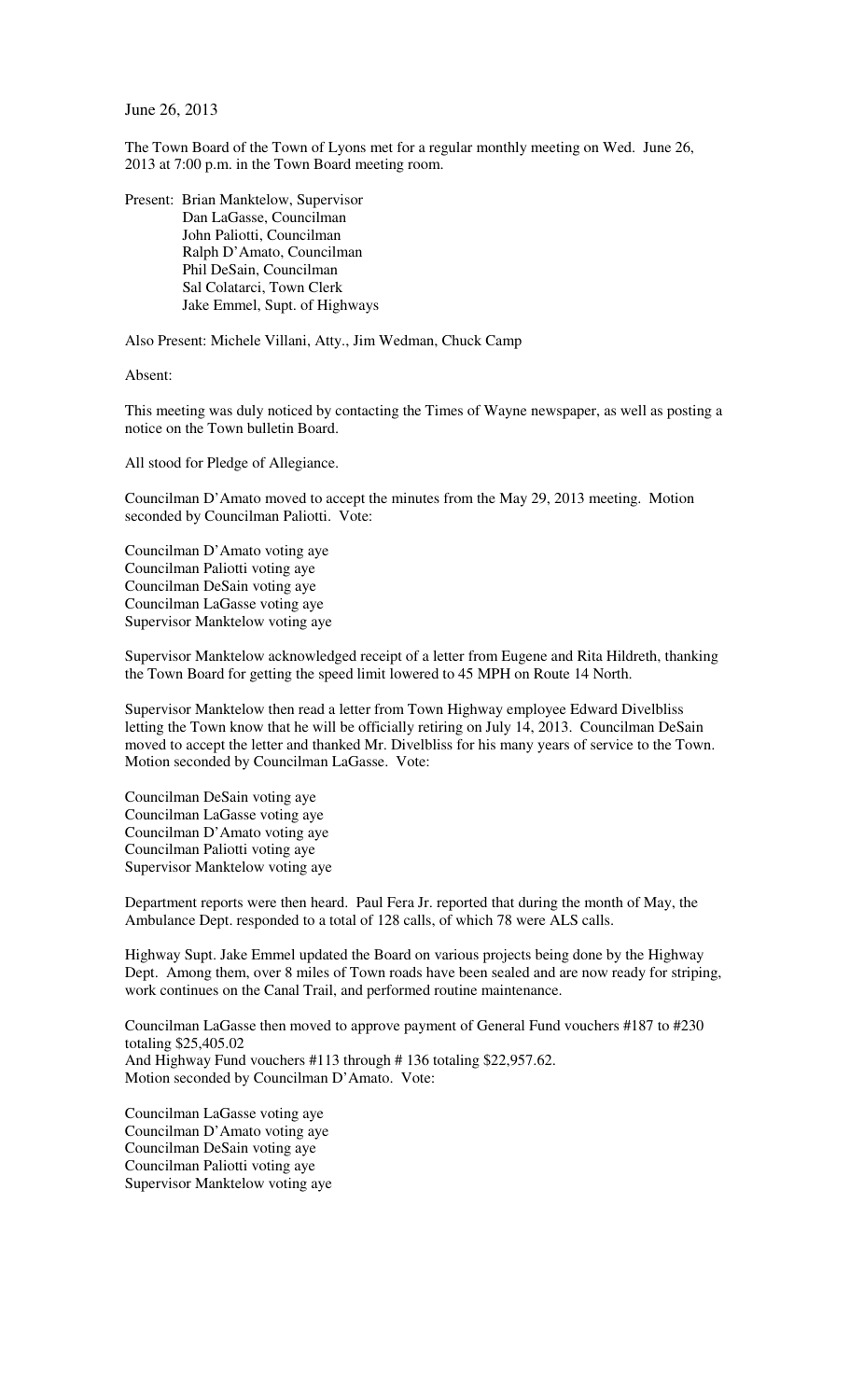Town Clerk Sal Colatarci advised the Board that the Town has the option of extending its current contract with Mass Mutual (Hartford) for the Town's Deferred Compensation plan. New York State law allows this one year extension before the Town must put the plan out to bid as is required every 5 years. Town Attorney Villani explained that she has reviewed all the documents and it would be fine for the Town to extend the one year contract. Councilman D'Amato moved to extend the plan for one year. Motion seconded by Councilman DeSain. Vote:

Councilman D'Amato voting aye Councilman DeSain voting aye Councilman LaGasse voting aye Councilman Paliotti voting aye Supervisor Manktelow voting aye

Supervisor Manktelow - advised the Board of receipt of a letter - from Teamsters Local 118 indicating a majority of Town Highway Dept. employees have asked to be represented by said Teamsters Local 118. The Board acknowledges receipt of the letter.

Councilman LaGasse moved to appoint Mr. Jim Wedman as the chairman of the Town's Zoning Board of Appeals. Motion seconded by Councilman D'Amato. Vote:

Councilman LaGasse voting aye Councilman D'Amato voting aye Councilman DeSain voting aye Councilman Paliotti voting aye Supervisor Manktelow voting aye

The Board still must seek out on additional person to sit on the ZBA to have a full Board.

Town Clerk Colatarci advised the Board that the Town has sent out a thank you letter to Mr. Stephen Smith, allowing the Town to use some of his land for the use of the MET Tower during the wind study project.

Town Attorney Michele Villani approached the Board explaining that she must resign as Town Attorney effective July 30, 2013 as she will be taking on a job as a Law Clerk in Monroe County, and such a position does not allow her to act as a Town Attorney. Councilman LaGasse moved to accept with regret Ms. Villani's resignation and thanked her for all her dedication and helpful advice serving in that position. Motion seconded by Councilman DeSain. Vote:

Councilman LaGasse voting aye Councilman DeSain voting aye Councilman D'Amato voting aye Councilman Paliotti voting aye Supervisor Manktelow voting aye

It was decided that cake will be served to all in attendance at the July 31, 2013 meeting to honor both Mr. Divelbliss, who is retiring and Ms. Villani.

At 7:45, Councilman LaGasse moved to go into executive session, asking Highway Supt. Jake Emmel to remain. Motion seconded by Councilman DeSain. Vote:

Councilman LaGasse voting aye Councilman DeSain voting aye Councilman D'Amato voting aye Councilman Paliotti voting aye Supervisor Manktelow voting aye

At 8:35, Councilman D'Amato moved to come out of executive session. Motion seconded by Councilman DeSain. Vote: